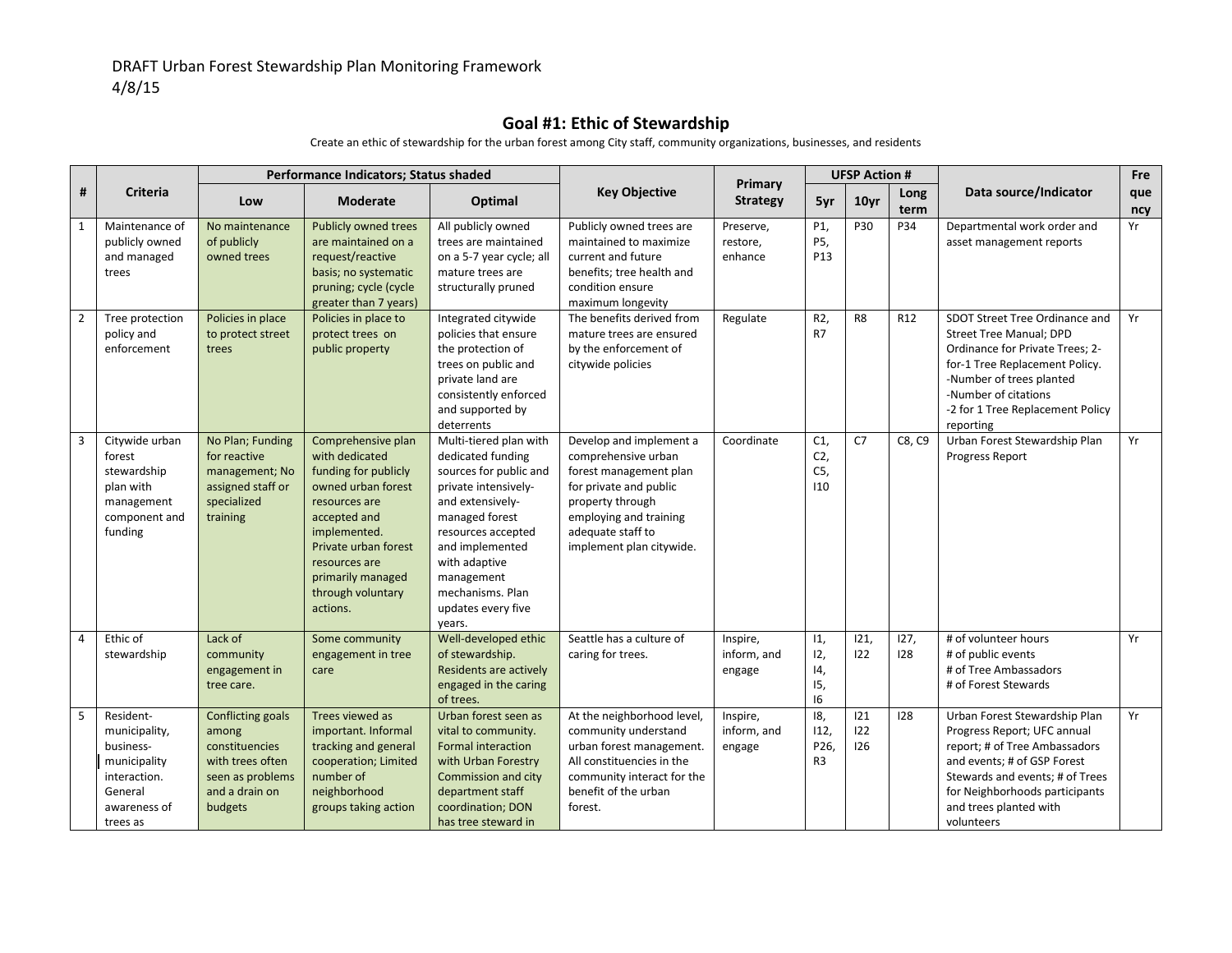#### DRAFT Urban Forest Stewardship Plan Monitoring Framework 4/8/15

| community     |                |                     | each neighborhood     |                        |             |      |                |      |                               |  |
|---------------|----------------|---------------------|-----------------------|------------------------|-------------|------|----------------|------|-------------------------------|--|
| resource      |                |                     |                       |                        |             |      |                |      |                               |  |
| Community-    | No program or  | Limited program for | <b>Extensive tree</b> | Citywide tree planting | Inspire,    | -13, | 123,           | 127, | Trees for neighborhoods # and |  |
| planted trees | incentives for | community planted   | planting program      |                        | inform, and | 14   | R <sub>4</sub> | 128, | species of trees planted      |  |
|               | community      | trees               | through events,       |                        | engage      | 120, |                |      |                               |  |
|               | planting       |                     | incentives and        |                        |             |      |                |      |                               |  |
|               |                |                     | rebates reaching all  |                        |             |      |                |      |                               |  |
|               |                |                     | neighborhoods         |                        |             |      |                |      |                               |  |

#### **Goal #2: Functions and Benefits**

Strive to replace and enhance specific urban forest functions and benefits when trees are lost, and achieve a net increase in the urban forest functions and related environmental, economic, and social benefits.

|                                                                                                                                                                   |                                                   |                                                                                      | Performance Indicators; Status shaded<br><b>UFSP Action #</b><br>Primary                                                                                                                                             |                                                                                                                                                                                                |                                                                                                                                                       |                                  |                                             |                 |                         |                                                                                                                          |                  |
|-------------------------------------------------------------------------------------------------------------------------------------------------------------------|---------------------------------------------------|--------------------------------------------------------------------------------------|----------------------------------------------------------------------------------------------------------------------------------------------------------------------------------------------------------------------|------------------------------------------------------------------------------------------------------------------------------------------------------------------------------------------------|-------------------------------------------------------------------------------------------------------------------------------------------------------|----------------------------------|---------------------------------------------|-----------------|-------------------------|--------------------------------------------------------------------------------------------------------------------------|------------------|
| <b>Criteria</b><br>#<br>$\mathbf{1}$<br><b>Tree</b><br>habitat/location<br>suitability<br>Value of urban<br>$\overline{2}$<br>forest<br>3<br>Native<br>Vegetation | Low                                               | <b>Moderate</b>                                                                      | Optimal                                                                                                                                                                                                              | <b>Key Objective</b>                                                                                                                                                                           | <b>Strategy</b>                                                                                                                                       | 5yr                              | 10 <sub>yr</sub>                            | Long<br>term    | Data source/Indicator   | Frequency                                                                                                                |                  |
|                                                                                                                                                                   |                                                   | Tree standards<br>and<br>specifications are<br>outdated                              | Tree standards and<br>specifications meet<br>current BMPs; trees<br>considered for<br>habitat value                                                                                                                  | Tree standards and<br>specifications exceed<br>current BMPs; trees<br>selected to increase<br>urban habitat value;<br>topping or removals<br>prohibited for views                              | All trees are planted in<br>habitats/location that will<br>maximize current and<br>future benefits for Seattle<br>respective of climate<br>adaptation | Preserve,<br>restore,<br>enhance | P10,<br>R <sub>1</sub><br>U10<br>P3,<br>P7  | C7,<br>P30      | U20,<br>R <sub>12</sub> | Departmental reporting<br>on tree standards and<br>policy updates.<br>SDOT/DPD/SPU tree list.                            | 3-5 years        |
|                                                                                                                                                                   |                                                   | No baseline<br>valuation                                                             | Base valuation in<br>place. No increase in<br>value; no reporting                                                                                                                                                    | Increase in value:<br>common reporting<br>metrics                                                                                                                                              | Clear awareness of the<br>economic benefit of the<br>urban forest. Increase in<br>value of this resource.                                             | Preserve,<br>restore,<br>enhance | P22,<br>P23,<br>U16                         |                 |                         | <b>SDOT and Parks</b><br>inventory; Public health<br>indicators to be used as<br>correlation points not as<br>causation. | <b>Bi-annual</b> |
|                                                                                                                                                                   |                                                   | No program of<br>integration                                                         | The use of native<br>species is<br>encouraged on a<br>project-appropriate<br>basis in both<br>intensively and<br>extensively managed<br>areas; invasive<br>species are<br>recognized and their<br>use is discouraged | The use of native<br>species is required on<br>a project-appropriate<br>basis in both<br>intensively and<br>extensively managed<br>areas; invasive species<br>are recognized and<br>prohibited | Preservation and<br>enhancement of local<br>natural biodiversity                                                                                      | Understand                       | U9,<br>U10<br>U12<br>C6,<br>P <sub>16</sub> | P <sub>29</sub> | U20                     | SDOT/DPD/SPU tree list.<br>Yr                                                                                            | Annual           |
| 4                                                                                                                                                                 | Trees removed,<br>retained on<br>private property | <b>Trees removed</b><br>on private<br>property; no<br>citywide tracking<br>mechanism | Tree preservation on<br>private property<br>limited requirements                                                                                                                                                     | Enforced protection/<br>replacement on<br>private property; net<br>increase of number<br>and canopy                                                                                            | Replace and increase<br>urban tree canopy on<br>private property                                                                                      | Regulate                         | P11,<br>R2,<br>R3,<br><b>R7</b>             | R <sub>8</sub>  |                         | <b>TBD</b>                                                                                                               | <b>TBD</b>       |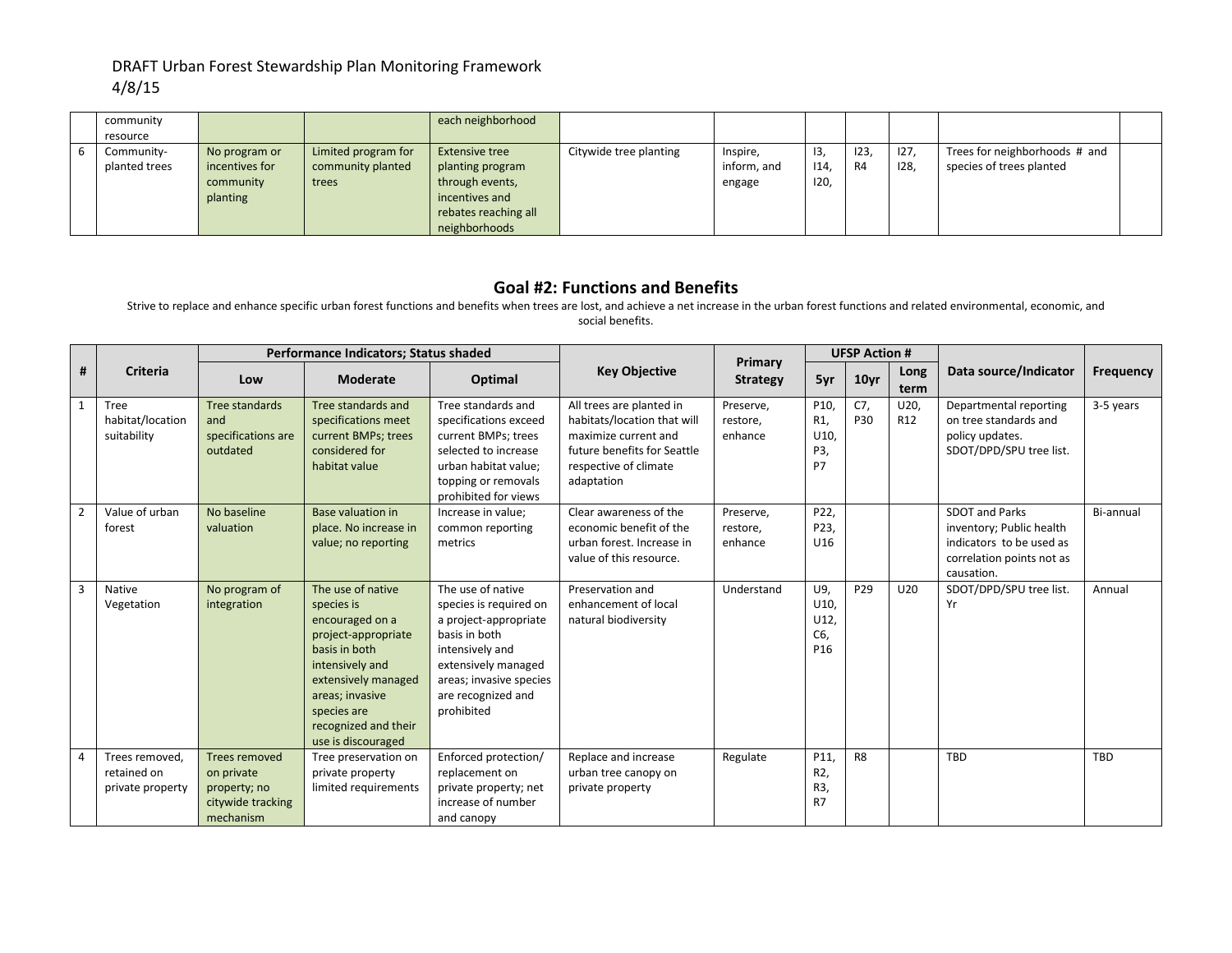# **Goal #3: Expand Canopy**

Expand canopy cover to 30% by 2037

|                |                                                                         | Performance Indicators; Status shaded<br><b>UFSP Action #</b><br>Primary                                        |                                                                                                                                    |                                                                                                                                                                      |                                                                                                             |                 |                       |                  |              |                                                                                                                                                       |                  |
|----------------|-------------------------------------------------------------------------|-----------------------------------------------------------------------------------------------------------------|------------------------------------------------------------------------------------------------------------------------------------|----------------------------------------------------------------------------------------------------------------------------------------------------------------------|-------------------------------------------------------------------------------------------------------------|-----------------|-----------------------|------------------|--------------|-------------------------------------------------------------------------------------------------------------------------------------------------------|------------------|
| #              | <b>Criteria</b>                                                         | Low                                                                                                             | <b>Moderate</b>                                                                                                                    | Optimal                                                                                                                                                              | <b>Key Objective</b>                                                                                        | <b>Strategy</b> | 5yr                   | 10 <sub>yr</sub> | Long<br>term | Data source/Indicator                                                                                                                                 | <b>Frequency</b> |
|                | 30% Citywide<br>canopy cover                                            | Citywide canopy<br>at or slightly<br>above baseline of<br>23%                                                   | Citywide Canopy<br>cover exceeds 27%                                                                                               | Citywide Canopy<br>cover exceeds 30%                                                                                                                                 | Achieve climate-<br>appropriate degree of tree<br>cover, community-wide                                     | Understand      | U1<br>R <sub>2</sub>  | U19              | U20          | Canopy cover<br>assessment that has<br>replicable results and<br>allow for relevant<br>comparison between<br>studies (Technology and<br>methodology). | 5 yr (2015)      |
| $\overline{2}$ | Tree canopy<br>cover % by<br>management<br>units and by<br>neighborhood | No change or<br>loss of canopy<br>for sf residential,<br>multifamily and<br>right of way<br>management<br>units | Increase in canopy<br>for $5$ of $9$<br>management units<br>including at least sf<br>residential,<br>multifamily and<br>industrial | Increase in canopy for<br>7 of 9 management<br>units including at least<br>sf residential,<br>multifamily and<br>industrial. Increase<br>across all<br>neighborhoods | Achieve canopy cover<br>goals in each<br>management unit                                                    | Understand      | U4,<br>U <sub>5</sub> |                  |              | Canopy cover<br>assessment that has<br>replicable results and<br>allow for relevant<br>comparison between<br>studies (Technology and<br>methodology). | 5 yr (2015)      |
| 3              | <b>Public Tree</b><br>inventory                                         | No inventory for<br>public trees;<br>visual citywide<br>assessment using<br>web based<br>mapping                | Sampling of public<br>trees using aerial<br>photographs or<br>satellite imagery                                                    | Sampling of public<br>trees using aerial<br>photographs or<br>satellite imagery<br>included in city-wide<br>GIS                                                      | High resolution<br>assessments of the<br>existing and potential<br>canopy cover for the<br>entire community | Understand      | U2<br>U3              | U17              |              | SDOT and Parks; Current<br>field-sampling data,<br>including species, height,<br>DBH & age                                                            | 5 yr             |
|                | Canopy cover<br>assessment                                              | No canopy cover<br>assessment                                                                                   | Canopy cover<br>assessment over five<br>years old                                                                                  | Data inventory<br>(consistent aerial,<br>satellite or LIDAR)<br>within 5 years and<br>incorporated into GIS                                                          | Assessments of the<br>existing and potential<br>canopy cover for the<br>entire community                    | Understand      | U <sub>2</sub>        |                  |              | Canopy cover<br>assessment that has<br>replicable results and<br>allow for relevant<br>comparison between<br>studies (Technology and<br>methodology). | 5 yr             |